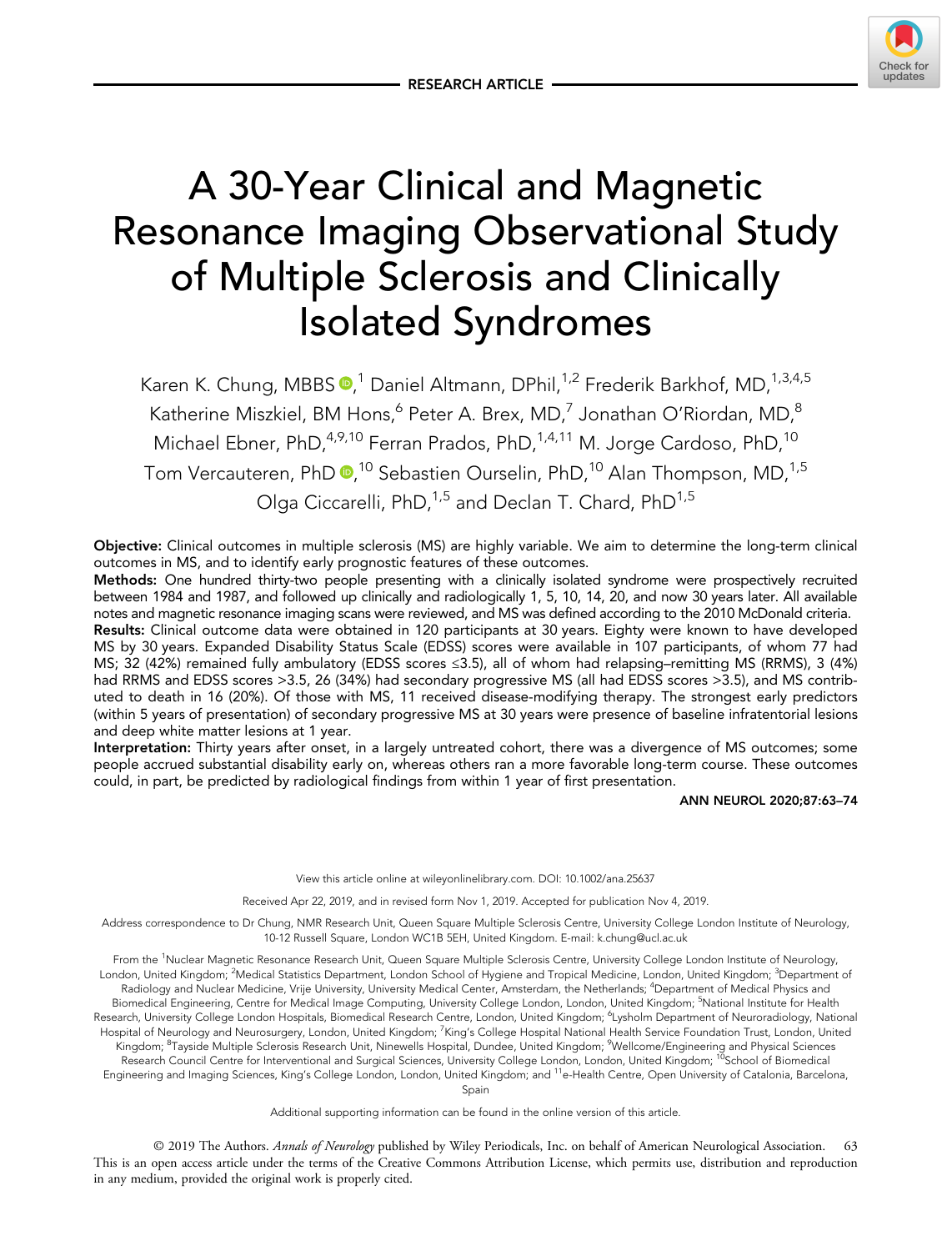**M** ultiple sclerosis (MS) is a highly variable condition.<br>Some people with MS accrue little or no neurological disability over decades,<sup>1,2</sup> whereas others have their life significantly shortened.<sup>3</sup> With a view to preventing long-term disability, there is growing interest in the early use of MS disease-modifying therapies (DMTs) capable of inducing sustained remission, albeit with the caveat that these may themselves be associated with lifechanging side effects. $4,5$  Given this, it is important that the approach to DMTs should, as far as possible, involve a personalized risk–benefit analysis, ideally early in the disease course.

About 85% of people with MS initially develop the relapsing–remitting form, and first present with a clinically isolated syndrome (CIS), an episode of neurological symptoms that at least partially resolves.<sup>6</sup> Features associated with more favorable longer-term outcomes in MS include an early age at symptom onset, an initially relapsing– remitting multiple sclerosis (RRMS) course, optic neuritis (ON), or a predominantly sensory CIS, complete remission after a CIS, and a longer interval between the first and second relapse.<sup>1,7</sup> Following a CIS, a higher initial brain lesion load and greater accrual of lesions over the first 5 years, measured on magnetic resonance imaging (MRI) scans, are associated with an increased likelihood of developing disability within 20 years.<sup>8</sup> Lesions within the brainstem and spinal cord also appear to be associated with a greater risk of subsequent disability.<sup>9,10</sup> Natural history studies have demonstrated that in the majority of people with RRMS, it took over a decade for their mobility to become limited, and over 2 decades before they were immobile without aids.<sup>7</sup> Given this, assessment of the relationships between early prognostic features and later outcomes ideally requires clinical follow-up of 2 decades or more.

In this study, we considered 2 main questions: How diverse are clinical outcomes at 30 years following a CIS? Can we identify early on (within 5 years) those who will develop progressive MS or have their life shortened by MS? We addressed these questions using data from a unique cohort of people recruited prospectively following a CIS between  $1984$  and  $1987$ .<sup>11,12</sup> The group was followed up clinically and had MRI at 1, 5, 10, 14, 20, and now 30 years. As recruitment predated the DMT era, the cohort was largely untreated.

## Patients and Methods

#### **Participants**

One hundred forty people with a CIS were prospectively recruited between 1984 and 1987 at the National Hospital of Neurology and Neurosurgery, and Moorfields Eye Hospital. Eight were subsequently found to have alternative

diagnoses.7 The cohort has previously been followed up on 5 occasions since their baseline assessment. Participants underwent clinical assessment and an MRI brain scan at baseline, with subsequent follow-up at 1, 5, 10, 14, and 20 years.8,11–<sup>15</sup> This is an updated 30-year follow-up of the cohort. At 1 year, radiological data without clinical data were obtained; at all other time points both were acquired. The numbers of participants and their demographic characteristics at each time point are detailed in Table 1. CISs were classified as being an ON, transverse myelitis (TM), or brainstem syndrome based on clinical features.

This study was approved by our institutional ethics committee and the National Research Ethics Service (15/LO/0650). All participants gave informed consent, written if they attended in person, or verbal if they provided clinical information by telephone only. For the deceased members of the cohort, death certificates were obtained where possible (27 death certificates obtained out of 29).

#### Clinical Assessment

Expanded Disability Status Scale (EDSS)<sup>16</sup> scores were used to measure disability, retrospectively from notes and participant recall at baseline and at nadir, where clinical improvement had plateaued or at 1 year, whichever was earlier, and prospectively by examination or by telephone<sup>17</sup> at later time points. Baseline EDSS scores could not be determined in 14 participants due to the absence of notes and unclear recall. In participants not assessed at a given time point, EDSS scores were determined retrospectively from later records and scores from adjacent time points. At 30 years, the Paced Auditory Serial Addition Test (PASAT), an assessment of information processing speed, and Brief International Cognitive Assessment for MS (BICAMS) scores were also obtained for those who attended for review.<sup>18,19</sup> The BICAMS has 3 components: the Brief Visuospatial Memory Test–Revised (BVMTR), the Symbol Digit Modalities Test (SDMT), and the California Verbal Learning Test (CVLT).

#### Magnetic Resonance Imaging

At baseline, 1, and 5 years, scans were acquired using a Picker 0.5T system (Marconi Medical Systems, Cleveland, OH); at 10, 14, and 20 years, a 1.5T General Electric Signa (GE Healthcare, Chicago, IL); at 30 years, a 3T Philips Achieva (Philips Healthcare, Best, the Netherlands). Protondensity and/or T2-weighted scans were obtained at each time point. Contiguous, axial slices were obtained, with slice thickness 5 or 10mm at baseline, 5mm at all other time points, and 3mm at 30 years. At baseline, 1, and 5 years, in- plane resolution was 1.2 × 1.2mm, repetition time (TR) 2,000 milliseconds, and echo time (TE) 60 milliseconds. At 10, 14, and 20 years, in-plane resolution was  $1.0 \times 1.0$ mm, TR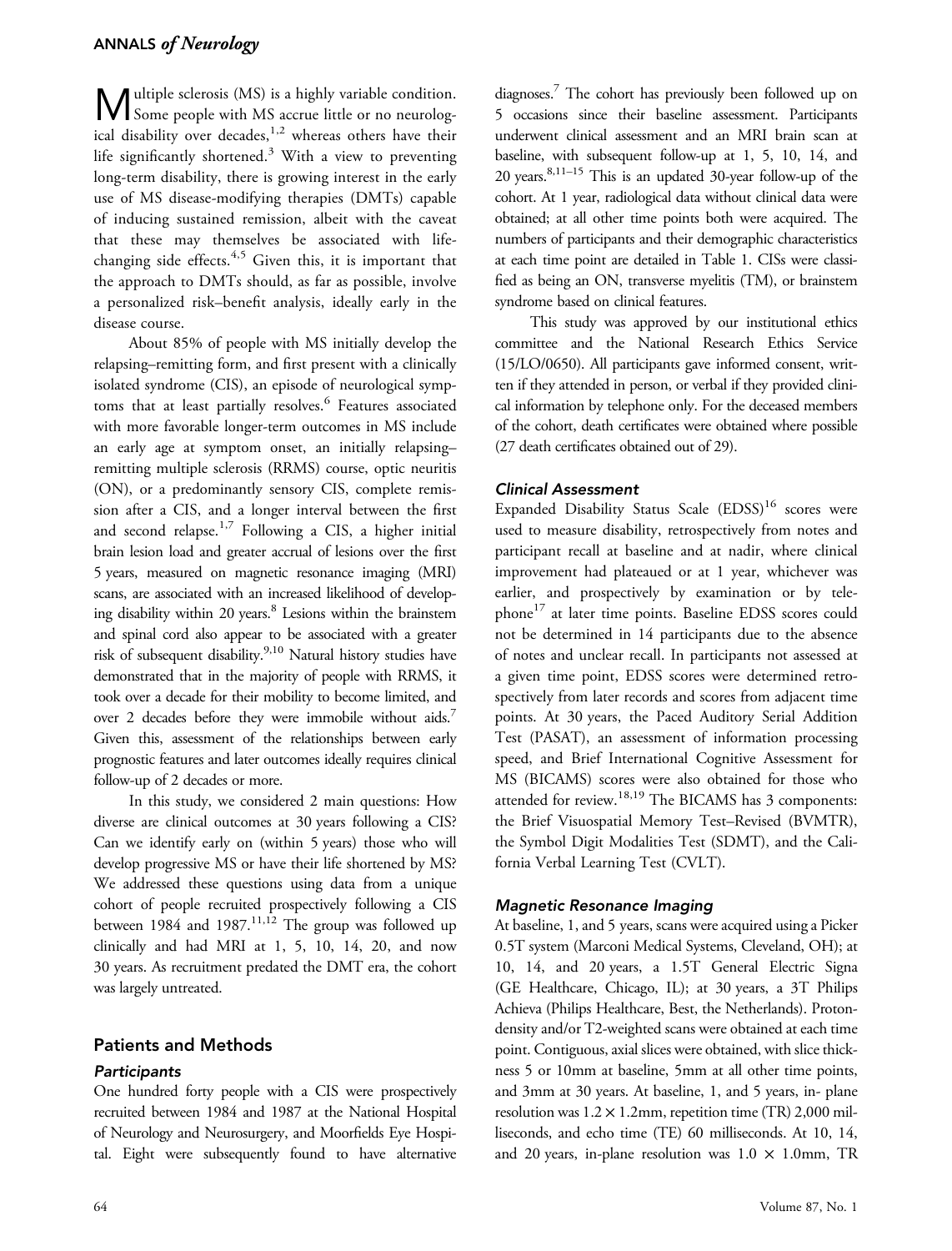| TABLE 1. Demographic Characteristics, Clinical Classification, and Data Availability at Each Follow-up Time Point                       |                   |                  |                |                  |                  |                  |                  |  |
|-----------------------------------------------------------------------------------------------------------------------------------------|-------------------|------------------|----------------|------------------|------------------|------------------|------------------|--|
|                                                                                                                                         | Follow-up, yr     |                  |                |                  |                  |                  |                  |  |
|                                                                                                                                         | $\pmb{0}$         | $\mathbf{1}$     | $\mathbf{5}$   | 10               | 14               | 20               | 30               |  |
| Participants assessed at each time point, n                                                                                             | 132               | 108              | 94             | 80               | 68               | 104              | 91               |  |
| Of those assessed                                                                                                                       |                   |                  |                |                  |                  |                  |                  |  |
| Mean age at presentation, yr                                                                                                            | $32^{\mathrm{a}}$ | 32               | 31             | 32               | 32               | 32               | 30               |  |
| Female, n (%)                                                                                                                           | 80 (61)           | 67 (62)          | 53 (56)        | 53 (66)          | 47 (69)          | 69 (66)          | 59 (65)          |  |
| Optic neuritis, n (%)                                                                                                                   | 69 (52)           | 52 (48)          | 46 (49)        | 43 (54)          | 35(51)           | 53 (51)          | 49 (54)          |  |
| Transverse myelitis, n (%)                                                                                                              | 36 (27)           | 31(29)           | 27(29)         | 25(31)           | 23(34)           | 29 (28)          | 27(30)           |  |
| Brainstem syndrome, n (%)                                                                                                               | 27(20)            | 25 (23)          | 21 (22)        | 12(15)           | 10(15)           | 22(21)           | 15(16)           |  |
| Deaths, n                                                                                                                               |                   |                  | 3              | 5                | 7                | 10               | 29               |  |
| Of those deceased                                                                                                                       |                   |                  |                |                  |                  |                  |                  |  |
| Death related to MS, n                                                                                                                  |                   |                  |                | $\mathbf{1}$     | $\mathfrak{Z}$   | 3                | 16               |  |
| MS, death not related, n                                                                                                                |                   |                  |                |                  |                  |                  | $\mathfrak{2}$   |  |
| MS, undetermined cause, n                                                                                                               |                   |                  |                |                  |                  |                  | $\mathbf{1}$     |  |
| CIS, death unrelated to MS, n                                                                                                           |                   |                  | $\overline{3}$ | $\overline{4}$   | $\overline{4}$   | 7                | $10\,$           |  |
| Of those known to be alive                                                                                                              |                   |                  |                |                  |                  |                  |                  |  |
| CIS, n                                                                                                                                  | 132               |                  | 44             | 27               | 17               | 30               | 30               |  |
| RRMS, MRI, n                                                                                                                            | $\boldsymbol{0}$  |                  | 3              | $\overline{c}$   | $\overline{2}$   | 6                | 5                |  |
| RRMS, clinical, n                                                                                                                       | $\boldsymbol{0}$  |                  | $44$           | 40               | 37               | 43               | 30               |  |
| SPMS, n                                                                                                                                 | $\boldsymbol{0}$  |                  | 3              | 11               | 12               | 25               | 26               |  |
| Total MRI brain scans, n                                                                                                                | 132               | 108              | 91             | 66               | 55               | 77               | 63               |  |
| MRI scan availability, n                                                                                                                |                   |                  |                |                  |                  |                  |                  |  |
| Digital scans                                                                                                                           | 42                | $\boldsymbol{0}$ | 48             | 63               | 55               | 77               | 63               |  |
| Printed scans                                                                                                                           | 61                | 95               | 38             | $\mathfrak{Z}$   | $\boldsymbol{0}$ | $\boldsymbol{0}$ | $\boldsymbol{0}$ |  |
| Scans missing                                                                                                                           | 29 <sup>b</sup>   | $13^{\circ}$     | $5^d$          | $\overline{0}$   | $\overline{0}$   | $\mathbf{0}$     | $\boldsymbol{0}$ |  |
| Total EDSS assessment, n, excluding deaths related to MS                                                                                | $118^e$           | $\rm NA$         | 94             | 80               | 68               | 104              | 91               |  |
| Telephone EDSS assessment, n                                                                                                            | $\overline{0}$    | $\boldsymbol{0}$ | $\overline{0}$ | $\boldsymbol{0}$ | 11               | 27               | 25               |  |
| <sup>a</sup> Based on 127 patients; CIS onset date was not available in 4 individuals, all of whom were subsequently lost to follow-up. |                   |                  |                |                  |                  |                  |                  |  |

<sup>b</sup>Historical lesion count data available in 16 participants.

c Historical lesion count available in 9 participants.

<sup>d</sup>Historical lesion count available in all 5 participants.

e Determined retrospectively.

CIS = clinically isolated syndrome; EDSS = Expanded Disability Status Scale; MRI = magnetic resonance imaging; MS = multiple sclerosis; NA = not available; RRMS = relapsing–remitting multiple sclerosis.

2,000 milliseconds, and TE 30/90 milliseconds, 14/98 milliseconds, and 17/102 milliseconds, respectively. At 30-years, in-plane resolution was  $0.5 \times 0.5$ mm, TR 4,375 milliseconds, and TE 85 milliseconds. Figure 1 shows representative MRI scans from each time point.

#### Clinical Outcomes

Participants were classified as having either a CIS or MS based on the McDonald 2010 criteria.<sup>20</sup> Those with MS were further subclassified as having this either on clinical (a further relapse or clinical progression) or radiological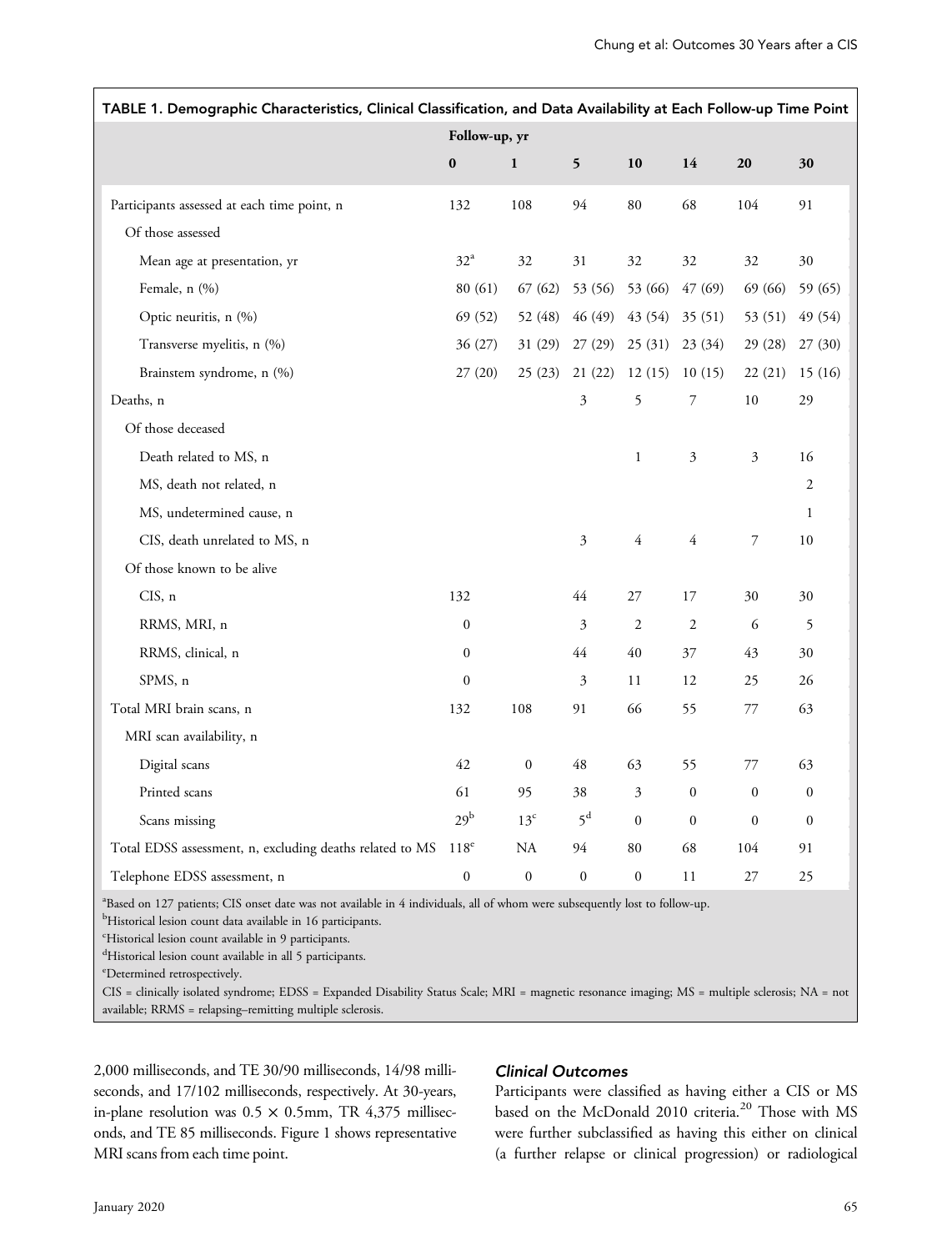

FIGURE 1: Representative axial brain images from 1 participant, acquired at baseline (A), 5 years (B), 10 years (C), 14 years (D), 20 years (E), and 30 years (F). At baseline and 5 years only proton-density–weighted images were acquired, whereas at later time points T2-weighted images were acquired and are shown. Please refer to the main text for a description of the scan acquisition parameters at each time point.

grounds (new lesions seen on MRI), and RRMS or secondary progressive multiple sclerosis (SPMS).<sup>21</sup> Death due to MS was determined by consensus review of death certificates or notes (where available) by K.K.C. and D.T.C., where MS was either given as the cause of death or a clear contributing factor to death, for example, aspiration pneumonia in someone with advanced MS or a pulmonary embolus secondary to chronic immobility.

A working definition of nondisabling MS at 30 years was an EDSS score of ≤3.5 (fully ambulatory, with or without abnormal neurological findings on examination).<sup>16</sup> At 30 years, disease course was classified as CIS, MS with EDSS scores ≤3.5, MS with EDSS scores >3.5, or death relating to MS. Recognizing that the EDSS scores take little account of cognition, $^{22}$  we determined the proportion in each group who were found to have cognitive impairment on the BICAMS. We also determined the proportion who remained in employment or who had retired at the national state pension age of 60 years.

#### MRI Analysis

Film prints from baseline, 1, 5, and 10 years were redigitized using a VIDAR Diagnostic Pro Advantage film digitizer (VIDAR Systems, Herndon, VA), and processed to reconstruct a digital image stack comparable with native stacks (see Table 1). $^{23}$  For each participant, all available scans were reviewed side by side, using 3D Slicer version  $4.4^{24}$  White

matter (WM) lesions were marked by consensus (K.K.C. with F.B., D.T.C., or both), with reference to preceding or subsequent scans, and then counted by K.K.C. Whole brain, juxtacortical (JC), periventricular (PV), infratentorial (IT), and deep white matter (DWM) lesions were counted separately. DMW lesions were defined as supratentorial lesions that were neither JC nor PV.

#### **Statistics**

Early prediction models were fitted from the perspective of earlier time points, when future or final outcomes and diagnostic groups were unknown, and therefore, unless otherwise stated, include all available subjects, including those who remained classified as CIS. Univariate and multivariate logistic regression was used to identify early (baseline, 1 year, and 5 year) predictors of the following 3 binary 30-year outcomes: (1) 30-year EDSS scores ≤3.5 versus 30-year EDSS scores >3.5 (including deaths due to MS [ie, EDSS scores = 10 by 30 years]); this EDSS cutoff was chosen a priori as more clinically meaningful and objective than the >3.0 versus ≤3.0 threshold; (2) SPMS diagnosis by 30 years, including SPMS deaths, versus CIS and RRMS at 30 years; and (3) death due to MS by 30 years versus all still alive at 30 years. Independent variables analyzed are listed in the Results section. Additionally, for MS-associated death, a Cox proportional hazards model was used to identify the best predictors. All deceased participants, regardless of MS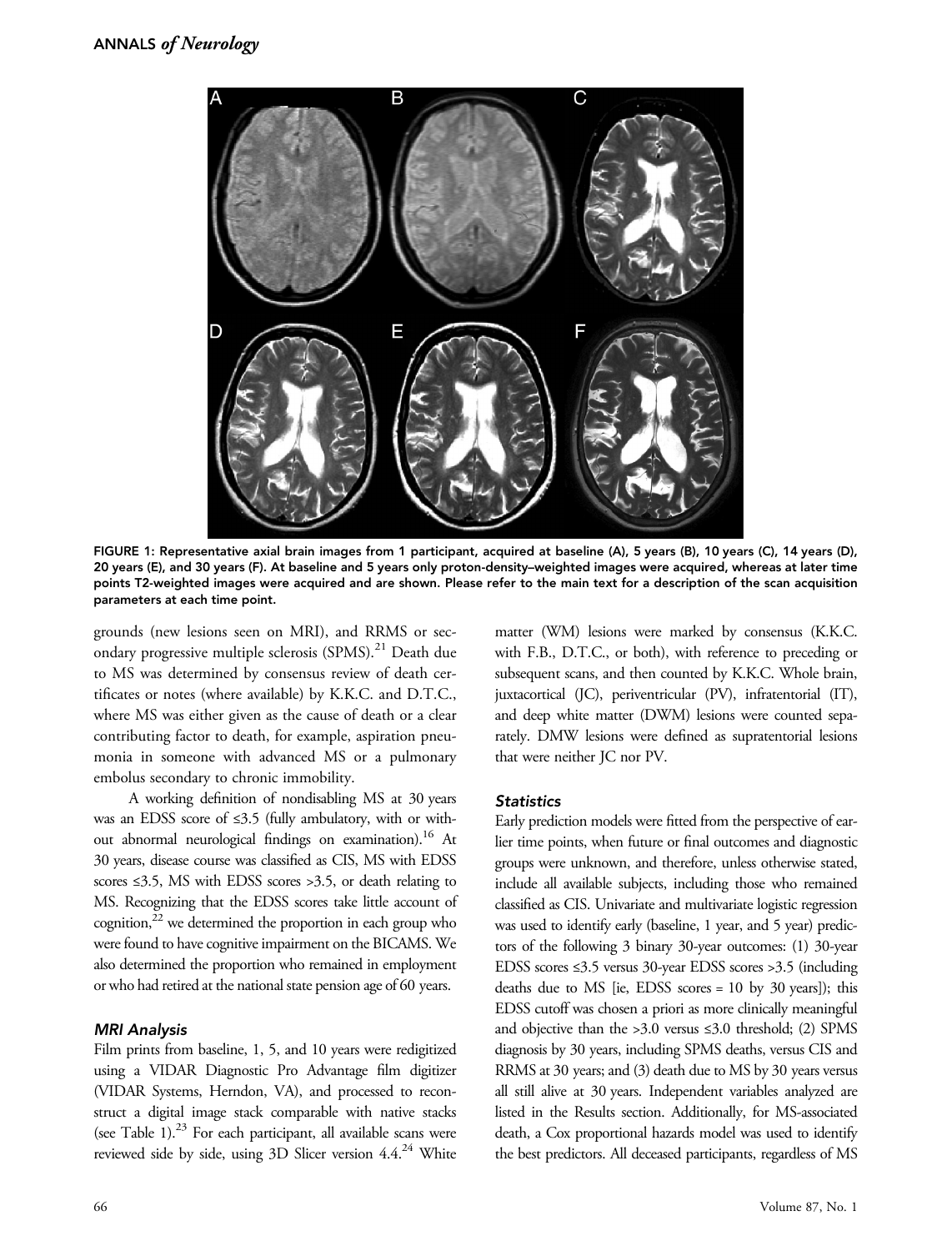status and cause of death, contributed to the Cox survival analysis, censored at the time of death. Individuals whose deaths were unrelated to MS were not included in the models for 30-year outcomes. The categories for early EDSS, EDSS changes, and lesion count predictors were categorized to generate approximately equal frequencies; binary lesion variables, where possible, were dichotomized a priori 1+ versus 0 lesions, or to equalize frequencies if 0/1+ resulted in a very unequal distribution. Resulting ordered categorical variables were naturally coded so that when entered into a model, the coefficient gave a linear test for monotonic trend across the increasing category levels, assuming equal steps between adjacent categories. When the ordinal lesion variables did not predict materially better than binary, models with binary lesion predictors were reported. For multivariate logistic and Cox models, manual backward stepwise elimination of variables with  $p > 0.05$  was used to identify the best subset of independent predictors. Ageadjusted comparisons of cognitive outcomes between groups at 30 years were performed using multiple regression of the cognitive measure on group indicators, with age as covariate. Analyses were performed using Stata 15.1 (StataCorp, College Station,  $TX$ ),<sup>25</sup> and statistical significance is reported at  $p < 0.05$ .

#### RESULTS

#### Whole Cohort

At the 30-year follow-up, outcome data (including deaths) were obtained in 120 out of the original 132 participants. Twelve individuals declined or were not traceable. Twentynine individuals were deceased, of whom 19 had MS, and 10 died with last known classification as CIS. Of these 10 participants, 3 were last assessed at 20 years, 1 at 10 years, 2 at 5 years, 2 at 1 year, and 2 at baseline. The mean followup duration was 30.9 years. Table 1 summarizes the number of participants with a known outcome at each time point. In those alive at 30 years, the mean (standard) age was 61.6 years (7.4 years), with 59 (65%) female and 32 (35%) male. In the 91 alive individuals, 30 remained classified as having had a CIS, and 61 had MS. In total, 80 were known to have MS (61 alive and 19 deceased). BICAMS scores were obtained in 61 participants, 41 with MS and 20 with CIS. Table 2 shows baseline demographic and clinical features for all participants, based on the 30-year outcome.

#### MS Cohort

Of the 80 people known to have MS by 30 years, 19 were deceased. Sixteen died of complications relating to advanced MS (EDSS scores = 10), 2 died of unrelated causes, and for 1 the cause of death was unknown. All 3 were assessed and documented to have RRMS at 20 years, with EDSS scores of 2.5, 3.0, and 6.0. Of the 61 who were alive, 26 had SPMS and 35 RRMS. BICAMS scores were obtained in 41 (26 with EDSS scores  $\leq$ 3.5, 15 with EDSS scores  $>$ 3.5), and BICAMS z scores (adjusted for age, sex, and years of education) were available in 31 subjects who were  $\leq 65$  years of age. Subjects who did not complete the cognitive tests

|                                                         | Mean Age at        |                       | CIS Presentation (% of each 30-year outcome,<br>% within each CIS presentation) |                            |              |  |  |  |
|---------------------------------------------------------|--------------------|-----------------------|---------------------------------------------------------------------------------|----------------------------|--------------|--|--|--|
| Presentation, yr                                        | Female, $n$ $(\%)$ | <b>Optic Neuritis</b> | <b>Brainstem</b>                                                                | <b>Transverse Myelitis</b> |              |  |  |  |
| Baseline total, $N = 132$                               | 32                 | 80 (61%)              | 69                                                                              | 27                         | 36           |  |  |  |
| 30-year outcome                                         |                    |                       |                                                                                 |                            |              |  |  |  |
| CIS, $n = 30$                                           | 31                 | 20 (67%)              | 19 (63, 28)                                                                     | 3(10, 11)                  | 8(27, 22)    |  |  |  |
| RRMS EDSS $\leq 3.5$ , n = 32                           | 30                 | 20(63%)               | 15 (47, 22)                                                                     | 7(22, 26)                  | 10(31, 28)   |  |  |  |
| RRMS EDSS > 3.5, $n = 3$                                | 26                 | 2(67%)                | 2(66, 3)                                                                        | $\mathbf{0}$               | 1(33, 3)     |  |  |  |
| SPMS, $n = 26$                                          | 32                 | 17 (65%)              | 13(50, 19)                                                                      | 5(18, 19)                  | 8 (31, 22)   |  |  |  |
| Deceased due to MS, $n = 16$                            | 36                 | 10(63%)               | 7(44, 10)                                                                       | 6(38, 22)                  | 3(19, 8)     |  |  |  |
| Deceased with CIS, $n = 10$                             | 35                 | $4(40\%)$             | 4(40, 6)                                                                        | 3(30,11)                   | 3(30, 8)     |  |  |  |
| Deceased with MS (not due<br>to MS or unknown), $n = 3$ | 40                 | 2(67%)                | 1(33, 1)                                                                        | 2(67, 7)                   | $\mathbf{0}$ |  |  |  |
| Unknown outcome, $n = 12$                               | 31                 | 5(42%)                | 8(67, 12)                                                                       | 1(8, 4)                    | 3(3, 8)      |  |  |  |

SPMS = secondary progressive multiple sclerosis.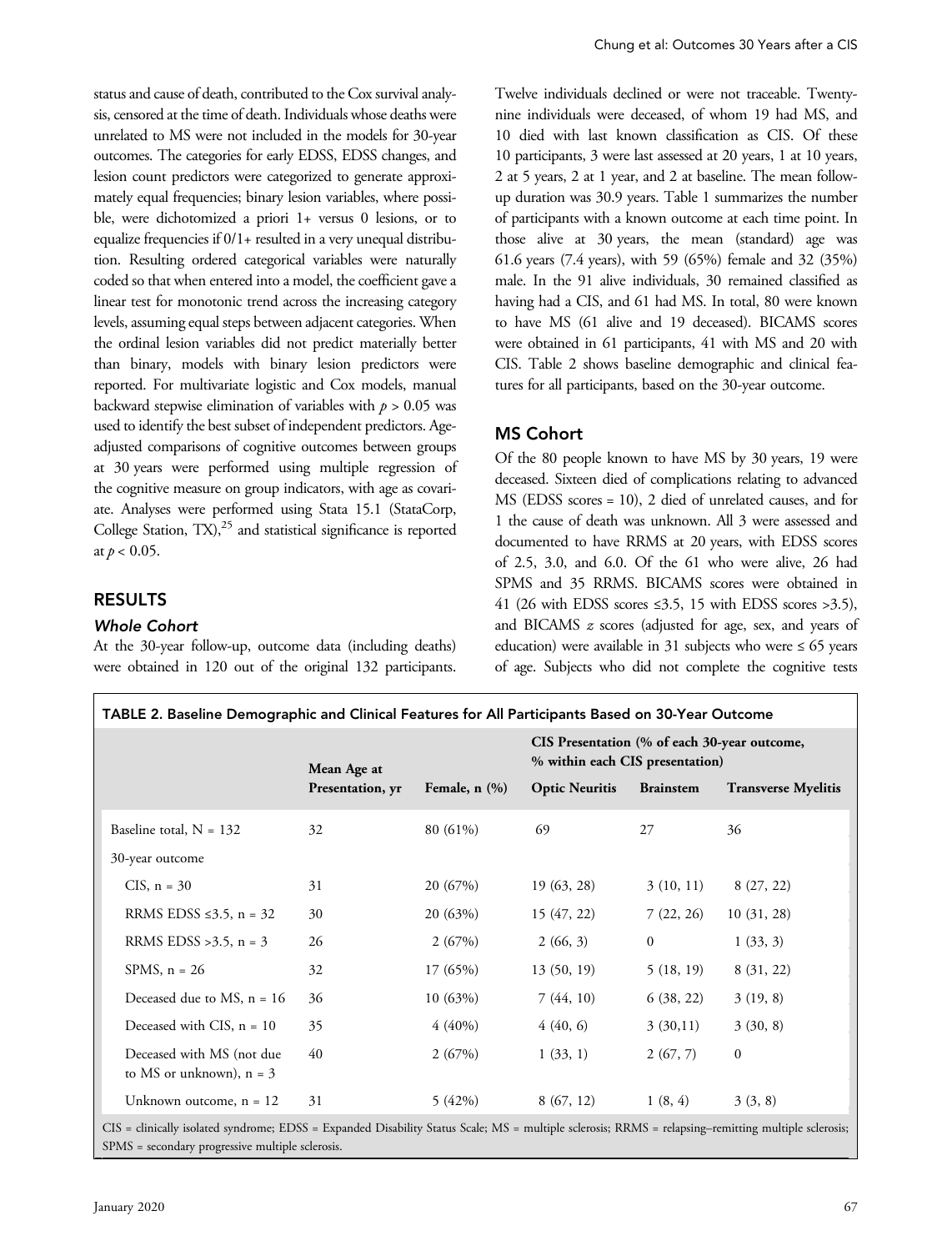tended to be more physically disabled, both early (mean nadir EDSS scores 1.6 vs 0.8 for subjects who completed assessment) and later in the disease course (mean 30-year EDSS scores 6.0 vs 4.1). Eleven (14%) have had a DMT at some stage, all of which were first-line injectable drugs, with the earliest commencing 10 years after MS diagnosis (when DMTs first became available in the United Kingdom). Of these, 7 had SPMS at 30 years, and 4 had RRMS.

At 30 years, EDSS score peaks were observed at 0, 2.0, 6.0, and 10, with the lowest points at 4.0 and 9.5 (Fig 2). All of the 26 with SPMS (34%) had EDSS scores >3.5. Of the 35 (45%) with RRMS, 32 (42%) had EDSS scores ≤3.5. Six people fulfilled 2010 MS diagnostic criteria on radiological rather than clinical grounds, and they all had EDSS scores  $\leq 3.5$ .

With regard to cognition, of the 32 with EDSS scores <sup>≤</sup>3.5, 21 had validated BICAMS z scores, of whom 2 had a z score of <−1.5 in 1 or more modalities. None of the 32 had retired early for medical reasons, and all remained in employment (full- time or part time), or retired at the national state pension age (Fig 3). Age-adjusted cognitive measures in the group with MS and EDSS scores ≤3.5 were not significantly different from the CIS group: for the PASAT, the MS with EDSS scores ≤3.5 group (adjusted mean 42.32) was 9% worse than the CIS group (adjusted mean = 46.31, difference =  $-4.00$ ,  $p = 0.26$ , 95% confidence interval [CI] =  $-11.0$ to 3.0); for the BVMTR (adjusted mean =  $25.89$ ), 0.2%

better than CIS (adjusted mean = 25.84, difference = 0.05,  $p = 0.97, 95\% \text{ CI} = -0.03 \text{ to } 3.4$ ; for the CVLT (adjusted mean =  $51.70$ ), 1% worse than CIS (adjusted mean =  $52.41$ , difference =  $-0.71$ ,  $p = 0.83$ , 95% CI =  $-7.3$  to 5.8); for the SDMT (adjusted mean = 50.40), 7% worse than CIS (adjusted mean = 54.39, difference =  $-4.0, p = 0.10, 95\%$  $CI = -8.7$  to 0.7). In the group with MS and EDSS scores >3.5, cognitive measures were more substantially and significantly worse than the CIS group (except for CVLT): for the PASAT, 23% worse (adjusted mean = 35.63, difference =  $-10.68$ ,  $p = 0.008$ , 95% CI =  $-18.4$  to  $-2.9$ ); for the BVMTR, 21% worse (adjusted mean = 20.40, difference = −5.44,  $p = 0.006$ , 95% CI = −9.3 to −1.6); for the CVLT, 9% worse (adjusted mean 47.92, difference = −4.49,  $p = 0.23$ , 95% CI = -11.9 to 2.9); and for the SDMT, 24% worse (adjusted mean =  $41.49$ , difference =  $-12.90$ ,  $p < 0.001$ , 95% CI = -18.3 to -7.5).

#### Early Predictors of 30-Year Outcome

Demographic and Clinical Features as Predictors. Univariate predictors of 30-year outcomes are presented in the Supplementary Table. There was no association of gender and disease duration with any of the 30-year outcome groups. People presenting with a brainstem CIS were at greater risk than those presenting with either ON or TM (of MS-related death, hazard ratio  $[HR] = 2.87$ ,  $p = 0.04$ ). This was consistent with the higher proportion of brainstem subjects with baseline IT lesion present (41%), compared to TM (19%)



FIGURE 2: Expanded Disability Status Scale (EDSS) scores at 30 years. EDSS scores were obtained from 107 individuals at 30 years. An EDSS score of 10 was only assigned to those where multiple sclerosis (MS) was known to have contributed to death. In the 3 other people with MS who had died, the cause of death was either unrelated to MS or unknown, and no EDSS score was assigned. CIS = clinically isolated syndrome; RRMS = relapsing-remitting multiple sclerosis; SPMS = secondary progressive multiple sclerosis.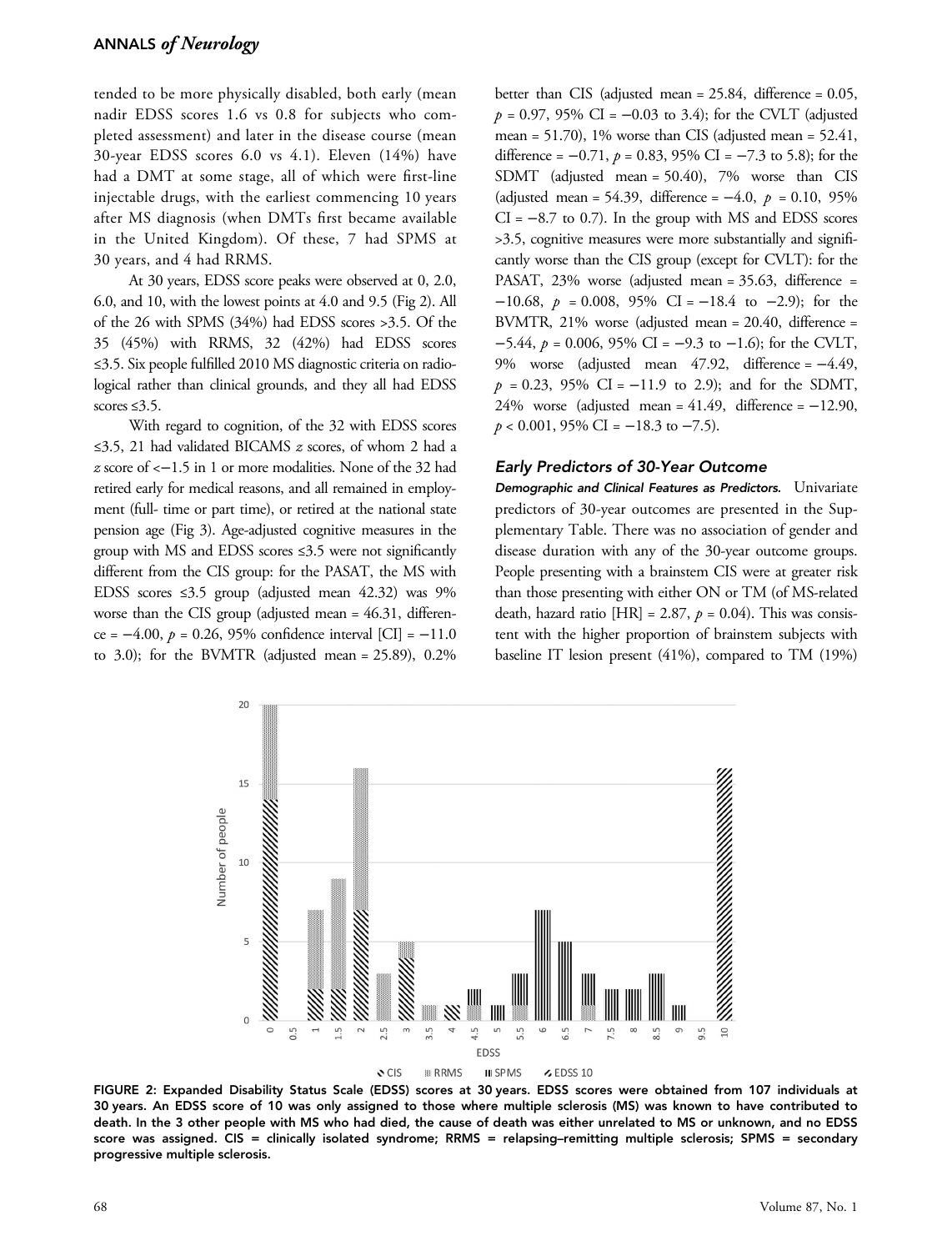

and ON (11%;  $\chi^2$  test,  $p = 0.009$ ). The change in EDSS scores from nadir to 5 years was also largest in the brainstem CIS group (mean = 1). Older people at presentation were at greater risk of MS-related mortality (HR = 1.07 per year,  $p = 0.04$ .

EDSS as a Predictor. Figure 4 shows the EDSS trajectories over time, based on 30-year outcome: separation between groups becomes apparent at 5 years, and is more pronounced subsequently. Baseline EDSS scores were not significantly associated with 30-year outcome.



EDSS trajectories by 30-year outcome

FIGURE 4: Expanded Disability Status Scale (EDSS) trajectories over 30 years by 30-year status. CIS = clinically isolated syndrome; MS = multiple sclerosis; RRMS = relapsing–remitting multiple sclerosis; SPMS = secondary progressive multiple sclerosis.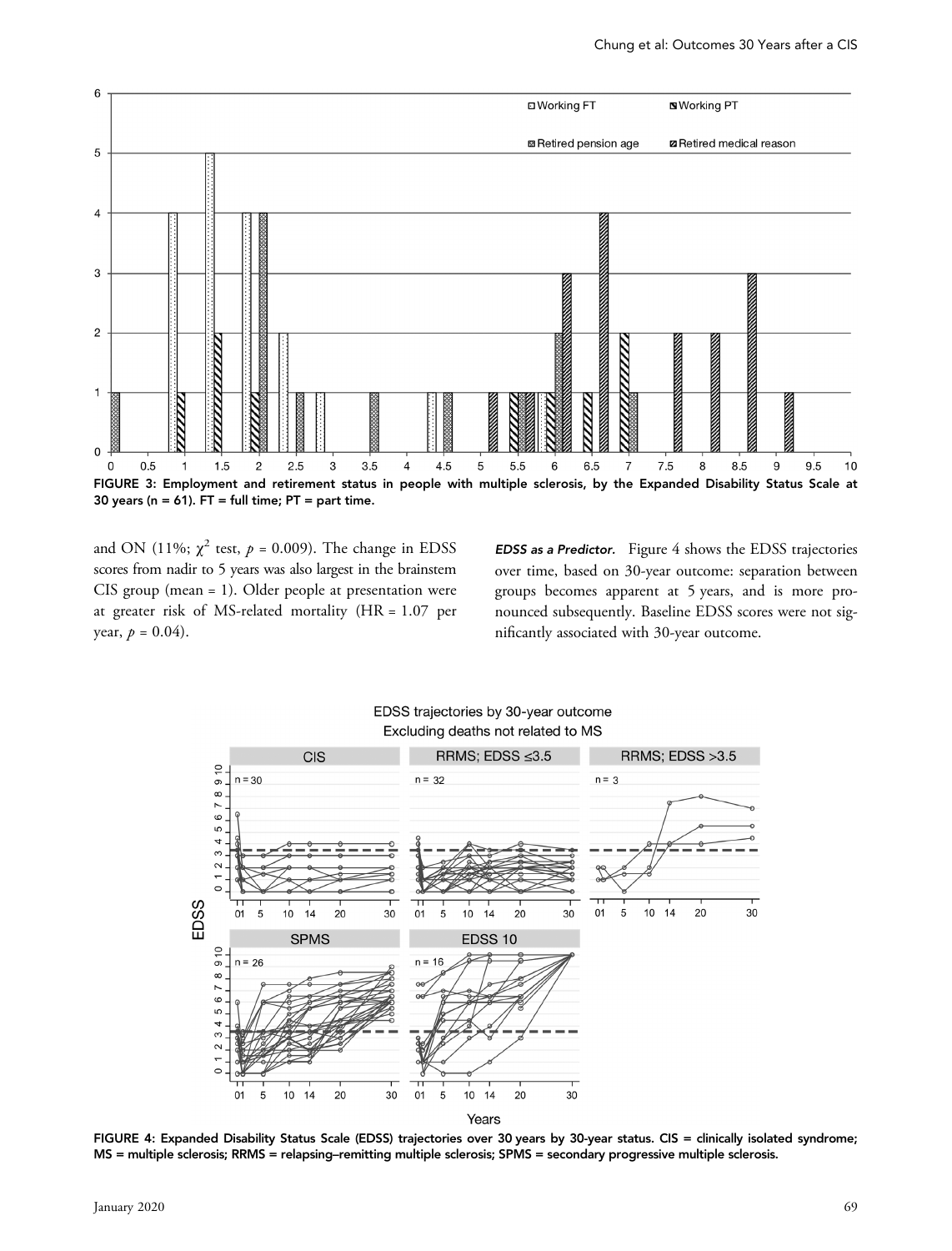## ANNALS of Neurology

For prediction of SPMS following a CIS, there was no significant association with either baseline or nadir EDSS scores, but 5-year EDSS scores ≥2.5 was a significant predictor: 18 of 25 (72%) in this group had developed SPMS by 30 years, compared to 18 of 84 (21%) in the 5-year EDSS scores <2.5 group, with an odds ratio (OR) of 9.43  $(p < 0.001, 95\% \text{ CI} = 3.4 \text{ to } 26.1)$ , positive predictive value (PPV) = 72%, negative predictive value (NPV) = 79%, sensitivity = 50%, specificity = 90%, and accuracy =  $77\%$  (95%)  $CI = 68$  to 85%). EDSS change from nadir to 5 years was a slightly stronger predictor than either the absolute 5-year EDSS value, or the change from baseline to 5 years; 13 of 14 (93%) people who progressed by ≥2 EDSS points between nadir and 5 years had transitioned to SPMS, compared to 23 of 95 (24%), OR =  $40.7$  ( $p < 0.001$ , 95% CI = 5.0 to 328.2), PPV = 93%, NPV = 76%, sensitivity = 36%, specificity = 99%, and accuracy = 78% (95% CI = 69 to 85%).

For MS-related death, 5-year EDSS scores were the strongest early predictor in a survival analysis (there were no MS-related deaths by 5 years). Five-year EDSS scores ≥2.5 versus <2.5 gave a HR of 23.6 ( $p < 0.001$ , 95% CI = 5.3 to 105.9); in those with 5-year EDSS scores ≥2.5, 12 of 29 (41%) were deceased by 30 years, compared to 2 of 88 (2%) in those with EDSS scores <2.5,  $PPV = 41\%$ ,  $NPV = 98\%$ , sensitivity =  $86\%$ , specificity =  $84\%$ , and accuracy =  $84\%$  (95%)  $CI = 76$  to  $90\%$ ).

For predicting  $30$ -year EDSS score  $\leq 3.5$  versus EDSS score > 3.5 outcome, EDSS scores at nadir and 5 years were significant, more so than EDSS changes between these time points, and the predictive value of EDSS scores at 5 years was, unsurprisingly, greater than at earlier time points.

A greater proportion of people with nadir EDSS scores ≥2.5 progressed to 30-year EDSS scores >3.5, 11 of 14 (79%) compared to 33 of 91 (36%) in those with nadir

## TABLE 3. Best Independent Early Predictors of 30-Year EDSS >3.5 and ≤3.5. All models include EDSS 10 at or before 30 years.

| Predictor                                                                                                                                                                                                                                                                                                                                                                                                                              | <b>Odds Ratio</b><br>$(95\% \text{ CI})$ | $\boldsymbol{p}$ | <b>Predictor Combinations</b> |                             |                                                  |              |  |
|----------------------------------------------------------------------------------------------------------------------------------------------------------------------------------------------------------------------------------------------------------------------------------------------------------------------------------------------------------------------------------------------------------------------------------------|------------------------------------------|------------------|-------------------------------|-----------------------------|--------------------------------------------------|--------------|--|
| 30-year EDSS >3.5, best independent<br>predictors up to 1 year <sup>a</sup>                                                                                                                                                                                                                                                                                                                                                            |                                          |                  |                               |                             |                                                  |              |  |
| Baseline infratentorial lesion count,<br>$\geq 1$ vs 0                                                                                                                                                                                                                                                                                                                                                                                 | $16.8$ $(2.0-139.7)$ 0.009 0             |                  |                               | $\mathbf{0}$                | $\geq$ 1                                         | $\geq 1$     |  |
| 1-year deep white matter lesion<br>count, $\geq 1$ vs 0                                                                                                                                                                                                                                                                                                                                                                                | $6.7(1.7-26.0)$                          | $0.006 \quad 0$  |                               | $\geq$ 1                    | $\boldsymbol{0}$                                 | $\geq 1$     |  |
| Model-predicted probabilities for<br>30-year EDSS > 3.5 (95% CI)                                                                                                                                                                                                                                                                                                                                                                       |                                          |                  |                               | $13\%$ (0-26) 49% (33-64) - |                                                  | 94% (83-100) |  |
| Model-predicted probabilities for<br>30-year EDSS $\leq 3.5^c$                                                                                                                                                                                                                                                                                                                                                                         |                                          |                  | 87%                           | 51%                         |                                                  | 6%           |  |
| 30-year EDSS >3.5, best independent<br>predictors up to 5 years <sup>d</sup>                                                                                                                                                                                                                                                                                                                                                           |                                          |                  |                               |                             |                                                  |              |  |
| Baseline infratentorial lesion count,<br>$\geq 1$ vs 0                                                                                                                                                                                                                                                                                                                                                                                 | $8.0(1.5-41.4)$                          | $0.013 \quad 0$  |                               | $\boldsymbol{0}$            | $\geq$ 1                                         | $\geq 1$     |  |
| 5-year deep white matter lesion<br>count, $>5$ vs $\leq 5$                                                                                                                                                                                                                                                                                                                                                                             | $5.1(1.7-15.6)$                          | $0.004 \le 5$    |                               | >5                          | $\leq 5$                                         | >5           |  |
| Model-predicted probabilities for<br>30-year EDSS >3.5 (95% CI)                                                                                                                                                                                                                                                                                                                                                                        |                                          |                  |                               |                             | 18% (5-30) 52% (36-71) 63% (22-100) 90% (76-100) |              |  |
| Model-predicted probabilities for<br>30-year EDSS ≤3.5                                                                                                                                                                                                                                                                                                                                                                                 |                                          |                  | 82%                           | 48%                         | 37%                                              | 10%          |  |
| All models include EDSS = 10 at or before 30 years.<br><sup>a</sup> Model n = 80. Overall model accuracy using 0.5 probability cutoff (95% CI) = 71% (60-81).<br><sup>b</sup> There were no subjects with this lesion combination.<br><sup>c</sup> These probabilities and their CIs are 100% minus the >3.5 probabilities.<br>$^{\text{d}}$ Model n = 79. Overall model accuracy using 0.5 probability cutoff (95% CI) = 75% (64–84). |                                          |                  |                               |                             |                                                  |              |  |

CI = confidence interval; EDSS = Expanded Disability Status Scale.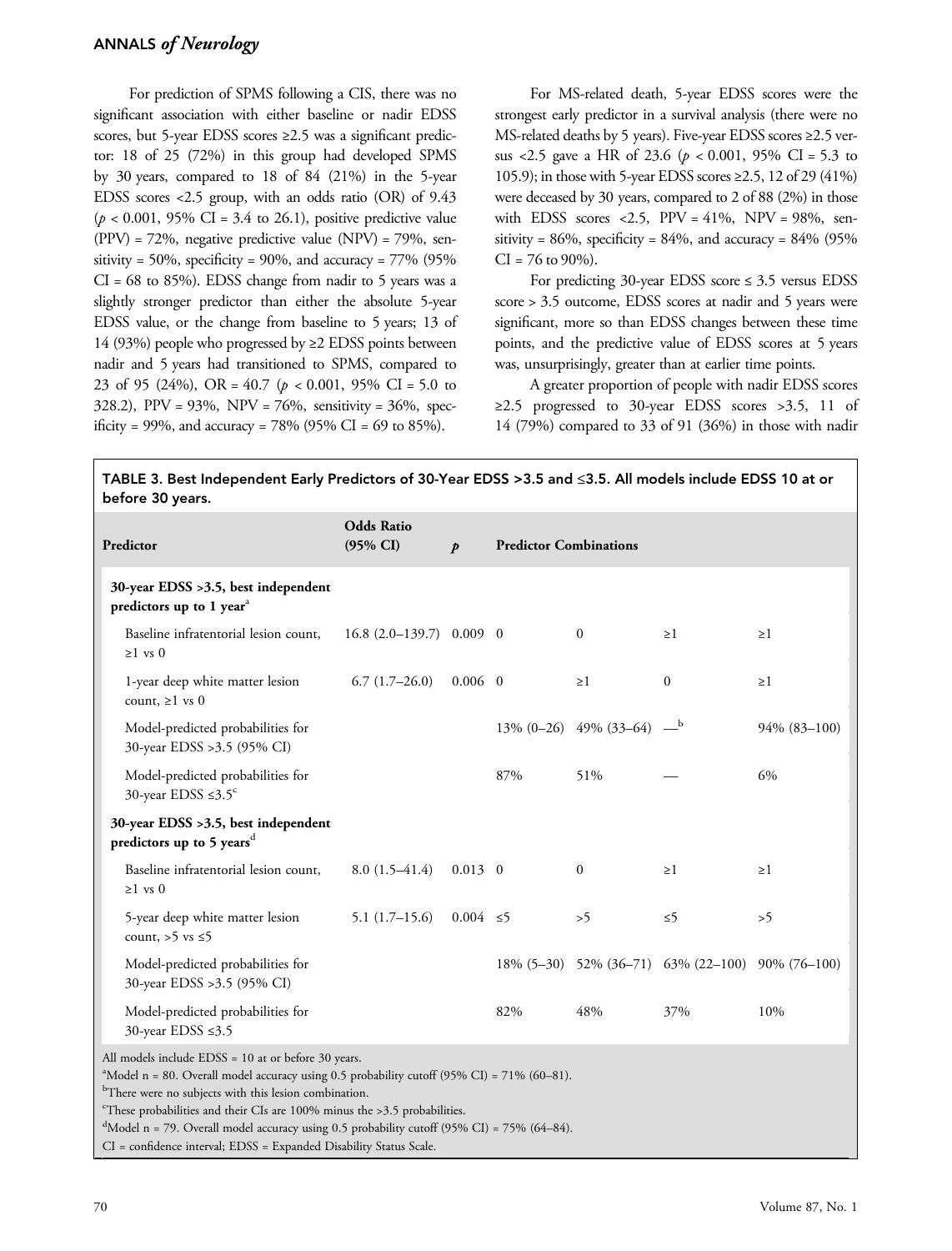EDSS scores <2.5, OR =  $6.44$  ( $p = 0.007$ , 95% CI = 1.7 to 24.8), PPV = 79%, NPV =  $64\%$ , sensitivity =  $25\%$ , specificity = 95%, and accuracy = 66% (95% CI = 56 to 75%); for 5-year EDSS scores ≥2.5, the corresponding proportions were 57 of 78 (73%) versus 4 of 27 (15%), OR = 15.6  $(p < 0.001, 95\% \text{ CI} = 4.8 \text{ to } 50.5)$ , PPV = 85%, NPV = 73%, sensitivity =  $52\%$ , specificity =  $93\%$ , and accuracy = 76% (95% CI = 67 to 84%).

Lesion Counts and Locations as Predictors. Total baseline lesion count was a significant predictor  $(p < 0.001)$  of 30-year EDSS scores >3.5, with OR = 1.84 (trend test  $p < 0.001$ , 95% CI = 1.3 to 2.5) per adjacent high lesion number category (0, 1–3, 4–10, 11–20, 21+), or the reciprocal OR, 0.54 for 30-year EDSS scores ≤3.5. The strongest early MRI predictors of 30-year EDSS scores >3.5 were the presence of (1) baseline IT lesions, with 19 of 22 (86%) progressing to EDSS scores >3.5 by 30-years, versus 25 of 74 (34%) of those without baseline IT lesions, OR = 12.4 ( $p < 0.001$ , 95% CI = 3.4, 46.0), accuracy = 71%  $(95\% \text{ CI} = 61 \text{ to } 80\%);$  (2) 1-year DWM lesions, with 35 of 58 (60%) reaching EDSS scores  $>3.5$  versus 3 of 24 (13%), OR = 10.7 ( $p < 0.001$ , 95%)  $CI = 2.8$  to 39.8), accuracy = 68% (95%  $CI = 57$  to

78%); and (3) 1-year IT lesions, 20 of 24 (83%) versus 18 of 58 (31%), OR = 11.1 ( $p < 0.001$ , 95% CI = 3.3 to 37.2), accuracy =  $73\%$  (95% CI = 62 to 82%). For predicting 30-year EDSS scores ≤3.5, these ORs apply to the absence of these lesions.

Given that 91% of those with 30-year EDSS scores >3.5 had SPMS, the strongest MRI predictors for SPMS were the same: the presence of baseline IT lesion, with 19 of 22 (86%) becoming SPMS, versus 20 of 84 (24%) for those without these lesions, OR = 20.3 ( $p < 0.001$ , 95% CI = 5.4 to 75.6), accuracy = 78% (95% CI = 69 to 86%); DWM lesions at 1 year, 32 of 62 (52%) versus 2 of 30 (7%), OR = 14.9 ( $p < 0.001$ , 95% CI = 3.3 to 68.1), accuracy = 65% (95% CI = 55% to 75%); and IT lesions at 1 year, 20 of 24 (83%) versus 14 of 68 (21%), OR = 19.3 ( $p \le 0.001$ , 95% CI = 5.7 to 65.6), and accuracy =  $65\%$  (95% CI = 55 to 75%).

For MS-related mortality, in a survival analysis, presence of baseline IT lesions had an HR of 3.9 ( $p = 0.007, 95\%$ )  $CI = 1.5$  to 10.3); the proportion of deaths in those with these lesions was 8 of 23 (35%) versus 8 of 78 (10%) in those without,  $PPV = 35\%, NPV = 90\%,$  sensitivity = 50%, specificity = 82%, and accuracy = 77% (95% CI = 68 to 85%); presence of 1-year IT lesions had an HR of 5.25 ( $p = 0.003$ ,

TABLE 4. Best Independent Early Predictors of 30-Year SPMS Status. All models include EDSS 10 at or before 30 years.

| Predictor                                                               | <b>Odds Ratio</b><br>$(95\% \text{ CI})$ | $\boldsymbol{p}$ | <b>Predictor Combinations</b> |                                                     |              |                 |  |
|-------------------------------------------------------------------------|------------------------------------------|------------------|-------------------------------|-----------------------------------------------------|--------------|-----------------|--|
| 30-year SPMS, best independent<br>predictors up to 1 year <sup>a</sup>  |                                          |                  |                               |                                                     |              |                 |  |
| Baseline infratentorial lesion count.<br>$\geq 1$ vs 0                  | $26.0 (3.1 - 215.0) 0.003 0$             |                  |                               | $\mathbf{0}$                                        | >1           | $\geq$ 1        |  |
| 1-year deep white matter lesion<br>count, $\geq 1$ vs 0                 | $8.6(1.8-41.0)$                          | $0.007 \quad 0$  |                               | >1                                                  | $\mathbf{0}$ | >1              |  |
| Model-predicted probabilities for<br>30-year SPMS (95% CI)              |                                          |                  | $7\%$ (0-16)                  | 38% (23-53)                                         |              | $94\%$ (83-100) |  |
| 30-year SPMS, best independent<br>predictors up to 5 years <sup>b</sup> |                                          |                  |                               |                                                     |              |                 |  |
| 5-year deep white matter lesion<br>count, $>5$ vs $\leq 5$              | 5.3 $(1.7-16.6)$ 0.005 $\leq$ 5          |                  |                               | $\leq 5$                                            | >5           | >5              |  |
| EDSS score change from nadir to<br>5-year, $\geq 2$ vs $\lt 2$          | $31.1 (3.5-279.9) 0.002 < 2$             |                  |                               | $\geq$ 2                                            | $\langle 2$  | $\geq$ 2        |  |
| Model-predicted probabilities for<br>30-year SPMS (95% CI)              |                                          |                  |                               | $11\% (2-21)$ 80% (46-100) 41% (24-57) 96% (86-100) |              |                 |  |
| All models include EDSS = 10 at or before 30 years.                     |                                          |                  |                               |                                                     |              |                 |  |

<sup>a</sup>Model n = 89. Overall model accuracy using 0.5 probability cutoff (95% CI) = 79% (69-87).

 $^{\rm b}$ Model n = 85. Overall model accuracy using 0.5 probability cutoff (95% CI) = 78% (67–86).

CI = confidence interval; EDSS = Expanded Disability Status Scale; SPMS = secondary progressive multiple sclerosis.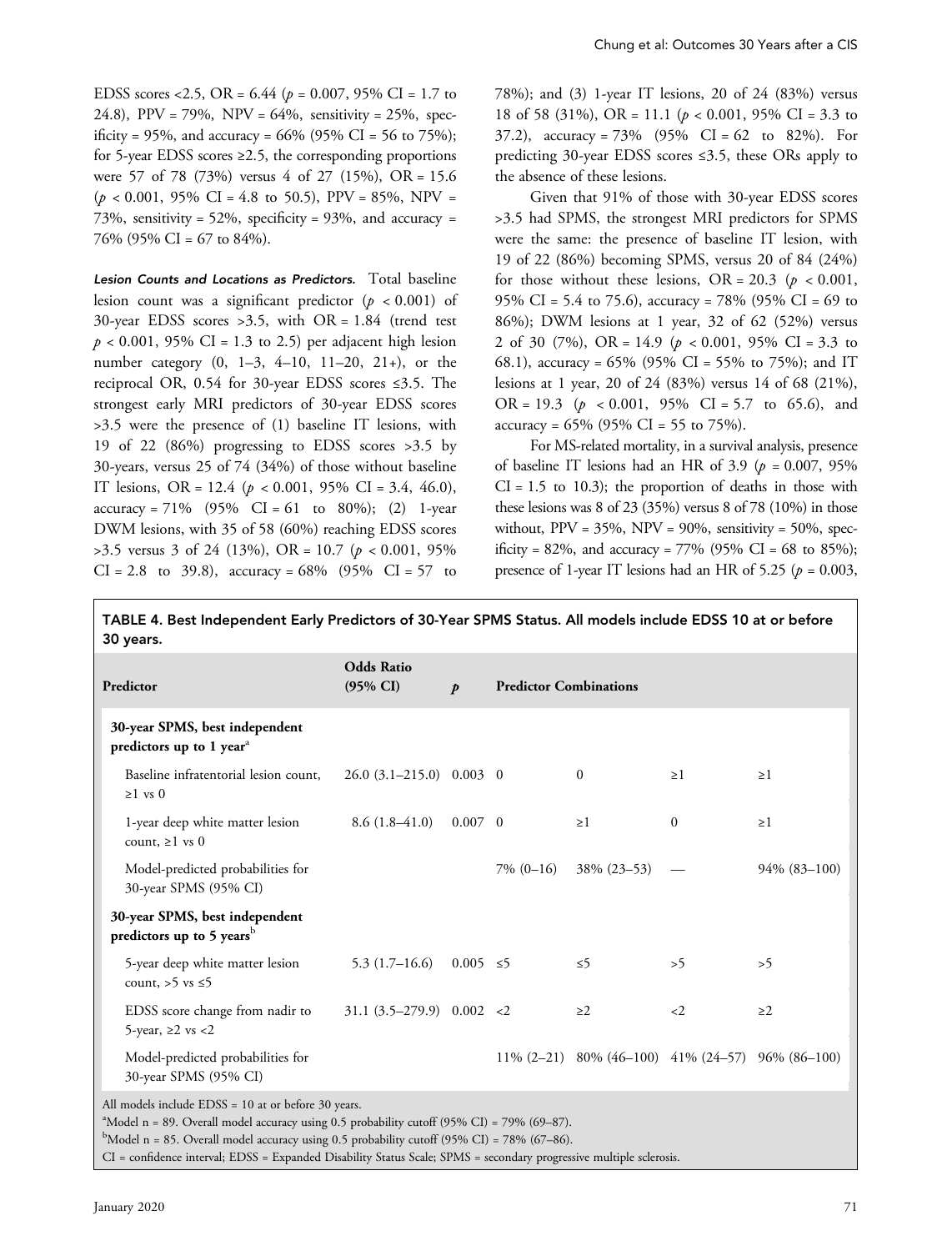95% CI =  $1.8$  to 15.7), with corresponding proportions 9 of 26 (35%) versus 5 of 61 (8%), PPV = 35%, NPV = 92%, sensitivity =  $64\%$ , specificity =  $77\%$ , and accuracy =  $75\%$  $(95\% \text{ CI} = 64 \text{ to } 83\%).$ 

Combined Predictive Models. Variables entered into multivariate predictive models, to determine best predictors, include: age at onset, gender, CIS type, disease duration, early EDSS scores and interval EDSS changes between time points, number of relapses within the first 5 years; and early total lesion count, changes in total lesion count, and location-specific lesion counts. Overall, MRI-detected brain lesions proved more effective predictors of 30-year outcomes than EDSS: in multivariate models including both lesion and EDSS variables, the latter no longer contributed significantly, with their coefficients substantially reduced.

Tables 3 and 4 show the results for early prediction of 30-year EDSS scores >3.5 and 30-year SPMS. For each of the 2 outcomes, 2 models are shown: up to 1 year and up to 5 years. IT and DWM lesions were the best predictors, with the addition of nadir-to-5-years EDSS change in the SPMS prediction model. The up to 1-year models show that subjects with neither baseline IT nor 1-year DWM lesions had a 13% probability of 30-year EDSS scores >3.5 (87% probability of 30-year EDSS scores ≤3.5), whereas subjects with at least 1 lesion of both types had 94% probability (95%  $CI = 83$  to 100%) of 30-year EDSS scores > 3.5, and 94% probability of SPMS by 30 years. The up-to-5-years models show that subjects with ≤5 DWM lesions at 5 years and EDSS change of <2 from nadir to 5 years, had 11% probability of SPMS by 30-years; conversely, subjects with  $>5$ DWM lesions and  $\geq 2$  EDSS change had 96% probability  $(95\% \text{ CI} = 86 \text{ to } 100\%) \text{ of SPMS}.$ 

For MS-related death, the best independent early predictors up to 1 year were having ≥1 IT lesions at 1 year, HR of 3.6 (95% CI = 1.1 to 11.2,  $p = 0.031$ ), and nadir EDSS scores, HR of 1.5 per additional EDSS score unit  $(95\% \text{ CI} = 1.2 \text{ to } 2.0, p = 0.003)$ 

## **Discussion**

This cohort provides a unique perspective on the long-term clinical and MRI evolution of relapse-onset MS. As MRI first became available in the 1980s and DMTs in the 1990s, it is highly unlikely that such long-term, essentially natural history, data can be obtained again. The results from this study suggest that 30 years following symptom onset, there are 3 distinct MS outcomes: an RRMS group with little accrued disability (EDSS scores ≤3.5), an SPMS group who all had impaired mobility (EDSS scores  $\geq 4.0$ ), and a group who have had their lives shortened by MS (all of whom had SPMS). The results also suggest that, at 30 years, cognitive

assessment scores in the EDSS scores ≤3.5 group were not significantly different from the CIS group, whereas in the EDSS scores >3.5 group, they were worse. Thirty-year outcomes could, in part, be predicted by early EDSS scores and more robustly by MRI-derived regional lesion counts.

After allowing for other factors, 30-year outcomes were not independently associated with age at onset, gender, baseline EDSS score, and CIS type. MRI lesion counts proved to be better predictors than EDSS scores, and lesion location was more important than lesion number. There was more missing data for changes in lesion count than for absolute lesion counts, and this may be a factor in why new early lesions were not as predictive. Interestingly, although PV and JC lesions are highly relevant in the diagnosis of  $MS<sub>2</sub><sup>20</sup>$  it was early IT and DWM lesions that had the greatest long-term prognostic value. For example, in people with baseline IT and DWM lesions by 1 year, the chances of having SPMS were 94%, whereas those with 1 or more IT lesions by 1 year were 5 times more likely to have died due to MS than the rest of the cohort. Conversely, absence of both baseline IT and 1-year DMW lesions gave an 87% probability of EDSS scores  $\leq$ 3.5 at 30 years. IT lesions have previously been linked with less favorable outcomes in people with MS, after a mean follow-up of 7.7 years.<sup>9</sup>

Considering the potential application of these results, treatment decisions are often made prospectively, and increasingly early in the disease course, prognostic factors identified within a year of symptoms onset may prove more useful than those identified within 5 years. However, favorable prognostic features at 1 year may also not impact significantly on choices; instead, the emergence of markers suggestive of more disabling outcomes may carry more weight.

Since this cohort was first recruited, diagnostic criteria for MS have changed, and most significantly an MS diagnosis can now be made in people after only a single episode of symptoms, but who fulfil MRI criteria for dissemination of lesions in space and time. $^{20}$  In the present study, 6 individuals had MS diagnosed on radiological grounds (all had EDSS scores ≤3.5 at 30 years, compared with 37% if diagnosed on clinical grounds). Thus, they appear to represent a clinically silent end of the MS spectrum, who would previously have been overlooked. With the routine use of DMTs, the longterm evolution of MS may be changing: in a large cohort of RRMS patients, where 62% were treated with DMTs, only 11.3% transitioned to SPMS after a 17-year period.<sup>26</sup>

There are several study limitations. First, this study used well-established clinical outcome measures. This is less controversial for physically disabling outcomes such as SPMS or MS-related deaths, but what is considered a nondisabling outcome may differ substantially depending on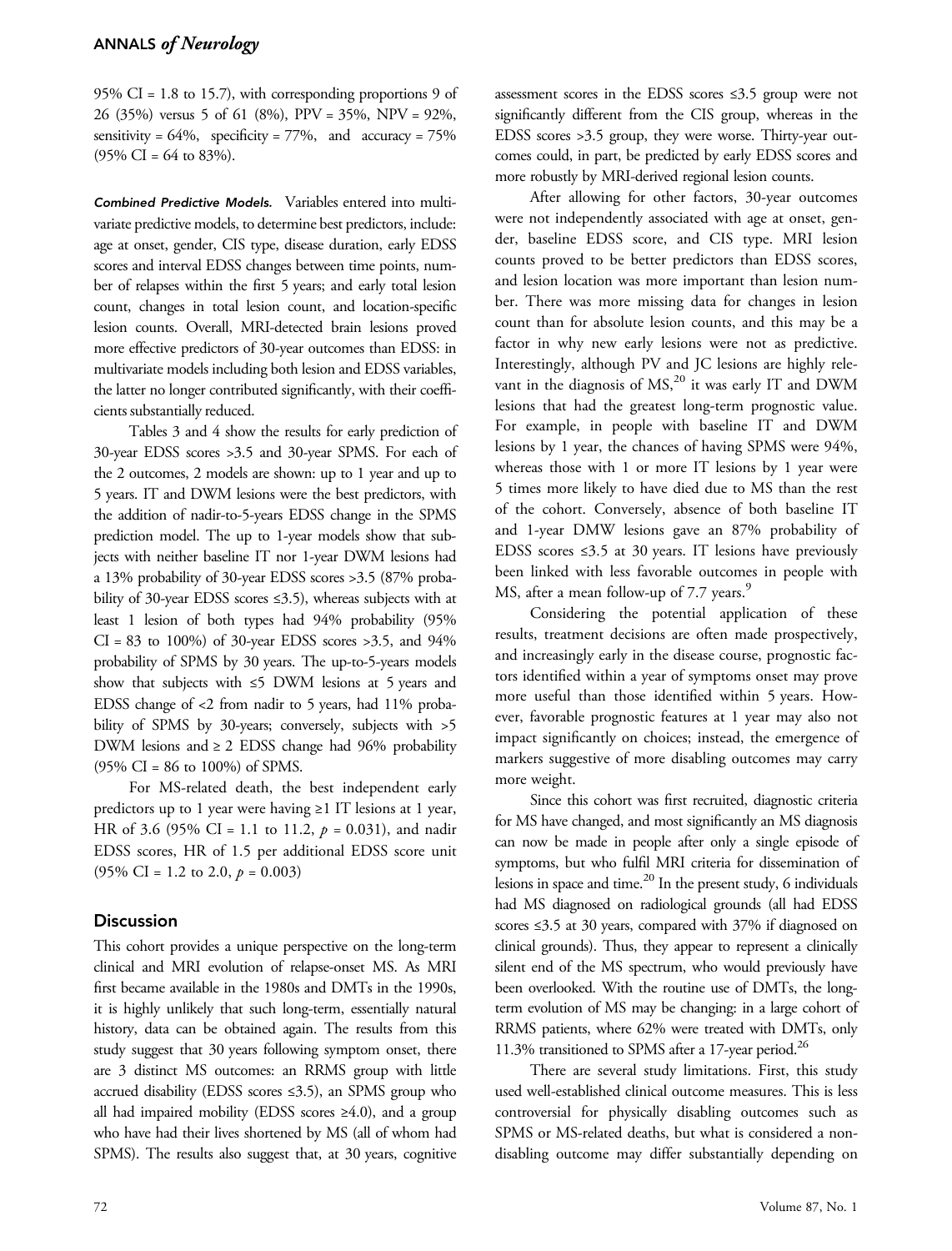whose perspective it is from, and patient-reported outcomes have not been assessed.<sup>27,28</sup> For example, we have not included detailed assessments of fatigue and visual impairment, which may significantly affect functional outcomes in people with MS. With this in mind, the nondisabling MS group identified in this study may more pragmatically be considered to be people with MS who have consistently low levels of disability with no progression, and less to gain from DMTs, rather than those who have no ill effects from MS. Second, at the inception of this cohort, MRI was a new technique, and image quality was not as good as is achievable now; given this, analyses of the earlier images will be less reliable than later ones. Postgadolinium sequences were not obtained at any time point, and only limited T1-weighted images were obtained at 14 and 20 years, and as such we have not been able to assess active lesion inflammation at the time of scanning or assess the early relevance of T1 "black holes" for longer-term outcomes. Third, symptoms attributable to spinal cord involvement were not systematically assessed early on in this cohort, and spinal cord imaging was not routinely obtained. Additionally, we were not able to obtain outcome data for 12 of the 132 original participants, nor were we able to obtain MRI scans in 9 of the 30 participants classified as CIS; it is possible that some of these individuals would fulfil MS diagnostic criteria, although this is unlikely to change the main findings of this study. Twelve participants did not contribute to early MRI information, of whom 7 were lost to 30-year follow-up; however, the similarity in their baseline demographic features to the rest of the cohort suggests it is unlikely our main results are materially affected. It should also be noted that the cohort originated from 1 neurosciences center, and therefore there may be limitations in generalizability.

With regard to EDSS data, particularly early in the study, these were not captured consistently. To minimize inaccuracies, data from adjacent time points and from clinical records, where available, were used. However, it is worth noting that EDSS scores ≤3.5 are derived from symptoms and examination findings, whereas scores from 4 upward represent thresholds of mobility impairment. Although a > 3.0 versus ≤3.0 threshold has been proposed in the literature on benign MS, our use of an EDSS threshold of ≤3.5 versus >3.5 at 30 years is more objectively interpretable, should minimize the impact of any inter- or intrarater variabilities, and be more reliable in the predictive models. Furthermore, only 1 participant in our sample would have been reclassified if a > 3.0 versus  $\leq$ 3.0 dichotomy was used, with little impact on the main results. With regard to cognition, it is worth noting that of those who did not complete cognitive assessment, when compared to those who did, a significantly higher proportion were more neurologically disabled. Given this, it is likely that we have underestimated the true magnitude of cognitive deficits in those who are more physically

disabled, and it is also possible that the small differences observed between the EDSS scores ≤3.5 and CIS groups have been underestimated due to incomplete data.

In our statistical analyses, as the main focus of our study is on early (within 5 years) predictors of late outcomes (30 years), we have confined ourselves to investigating only the associations between these time points, and not associations at all other time points. Analyses of the intermediate time points would be of interest, but would answer different questions and lie outside the scope of the present article. A further caveat is that some subgroups were small, resulting in estimated odds ratios that, although statistically significant, should be interpreted with caution, particularly where the ORs' confidence intervals are very wide. Classification properties of our multivariate models might be improved with probability cutoffs different from 0.5; however, we believed this optimization may not be reliably generalizable and preferred not to screen for the best classification.

Lastly, it is worth noting that ON as a presenting CIS has been associated with a more favorable outcome when compared with other presentations.<sup>1</sup> Fifty-two percent of the participants in this study presented with ON, whereas in another large prospective cohort study, 37% presented with ON.29 Although there was no evidence of association between ON and 30-year outcome in this study, there may still be some bias toward more favorable outcomes.

In conclusion, the results of this study suggest a divergence of natural outcomes in people with MS 30 years after symptom onset: those with SPMS, who have developed greater disability and have a significant risk of their life being shortened by MS; and those classified as having RRMS, who remained fully ambulatory, with no significant cognitive impairment, and who remained employed or retired at the expected age. The results also indicate that for less favorable outcomes, the die may be cast early. This suggests that there are people with MS who have more to gain from earlier use of higher efficacy DMTs, although also counsels caution when considering the blanket use of DMTs in early MS or following a CIS. The predictive models developed by this study include features that can be obtained in clinical practice, and so hopefully may inform risk–benefit analyses when considering DMTs. A key goal of future research is to determine what pathologically differentiates progressive from persistently nonprogressive MS, with a view to targeting treatments that would substantially increase the chances a person with MS follow a less-disabling clinical course.

#### Acknowledgment

This study was funded by the Multiple Sclerosis Society of Great Britain and Northern Ireland (20; 984). M.E. is funded by the University College London Engineering and